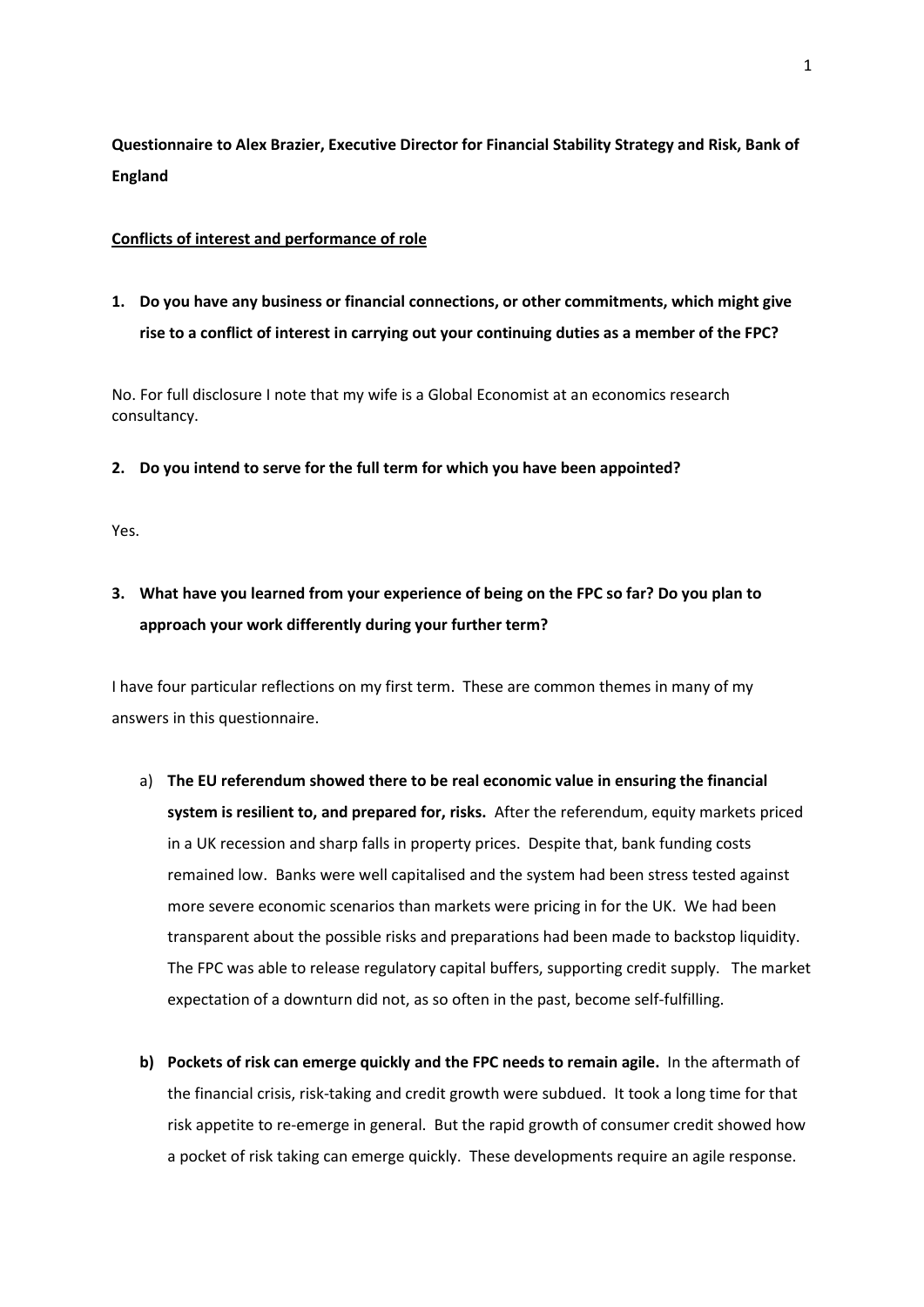This need for agility reaffirms my judgement (as stated in my TSC questionnaire response in 2015) that the staff support for the FPC should: (a) be biased to worry intelligently and (b) have the confidence to propose sometimes novel policy actions. It also drives our research priorities (see question 4), where I think the FPC has more work to do (question 11) and my thoughts on how the FPC's toolkit might develop (question 12).

**c) The financial system is re-shaping to improve efficiency and access to finance. But regulation needs to keep up with the way the system works.** Our objective to ensure the wider economy is protected from financial instability is an outcome rather than a rule book. We have a duty to ensure the rules and standards keep up with the way the system works so the economy stays protected.

The non-bank financial system has grown in importance since the financial crisis and the corporate sector is increasingly reliant on market-based finance. In the past decade, on net, all new corporate credit has been accounted for by issuance of bonds rather than loans from banks. And fintech developments could transform aspects of the system in the future. Consistent with this, the FPC has developed its assessments of risks outside the banking system. I plan to extend this in my second term.

This informs my views on research priorities (question 4), fintech developments (question 6), areas that may need greater regulation in the future (question 9) and where the FPC has more work to do (question 11).

**d) Enduring support for the statutory mandate of the FPC cannot be taken for granted.** As memories of the financial crisis begin to fade, we will need to step up our efforts to explain the costs of financial instability and how our actions reduce those costs.

We will need to explain our judgements on how best to balance the benefits of our actions against any immediate costs they have on economic activity. This is not easy: like an insurance policy, it amounts to explaining how a benefit in an unlikely future event is worth the premium that is certainly paid today. But Parliament and public must be able to hold us to account for our judgements.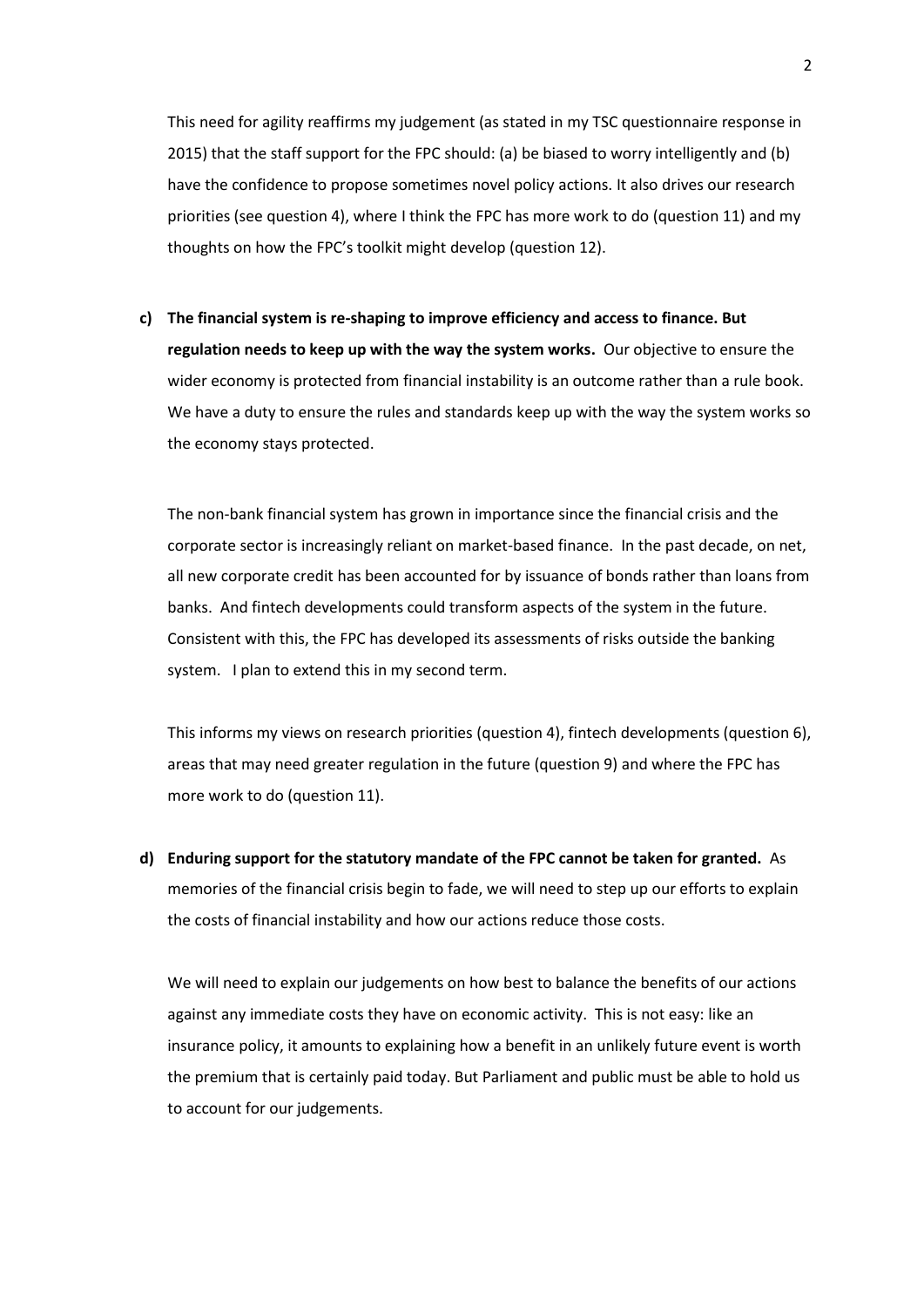Delivering the FPC's response to Brexit has meant that I have done less of this in my first term than I had intended, but I plan to pick this up again in my second term as part of the Bank of England's wider agenda to improve the way we communicate.

This informs my views on pressure for light touch regulation (question 9), where the FPC has more work to do (question 11) and the need for public understanding (question 13).

#### **4. What are the research priorities for you and your directorate next term?**

I – and the directorate I lead – have four research priorities. **To support our ability to remain agile** in our response to risks, research is underway to:

- **Develop indicators and measures of risk.** In parallel with similar work at the IMF and other central banks we are seeking to build indicators of the degree of stress the economy could face in the future. These indicators are based on features of the economic environment that tend to increase downside risks to GDP, such as: levels of household debt, reliance on foreign capital inflows and reliance of corporate debt levels on risky asset valuations.
- **Design macro-prudential policy tools**. The FPC has the tools it needs to manage current risks, but research is needed into possible tools to address future risks if we are to continue to be agile. This research programme is open minded; many ideas for macro prudential tools will not make it from the drawing board. I discuss the FPC's toolkit further in question 12.

To **support us in ensuring regulation keeps pace with changes in the way the financial system works**, research is underway to:

 **Assess how the financial system beyond banks could amplify an economic shock.** This research programme is centred on how market structures can result in forced sales ('firesales') of financial assets, and how that affects the wider economy. It looks at how incentives facing investors in open-ended funds, combined with constraints on marketmakers and insurance companies, could generate such firesales. It is also considering the measurement of leverage in the non-bank financial system and the role leverage could play in generating firesales.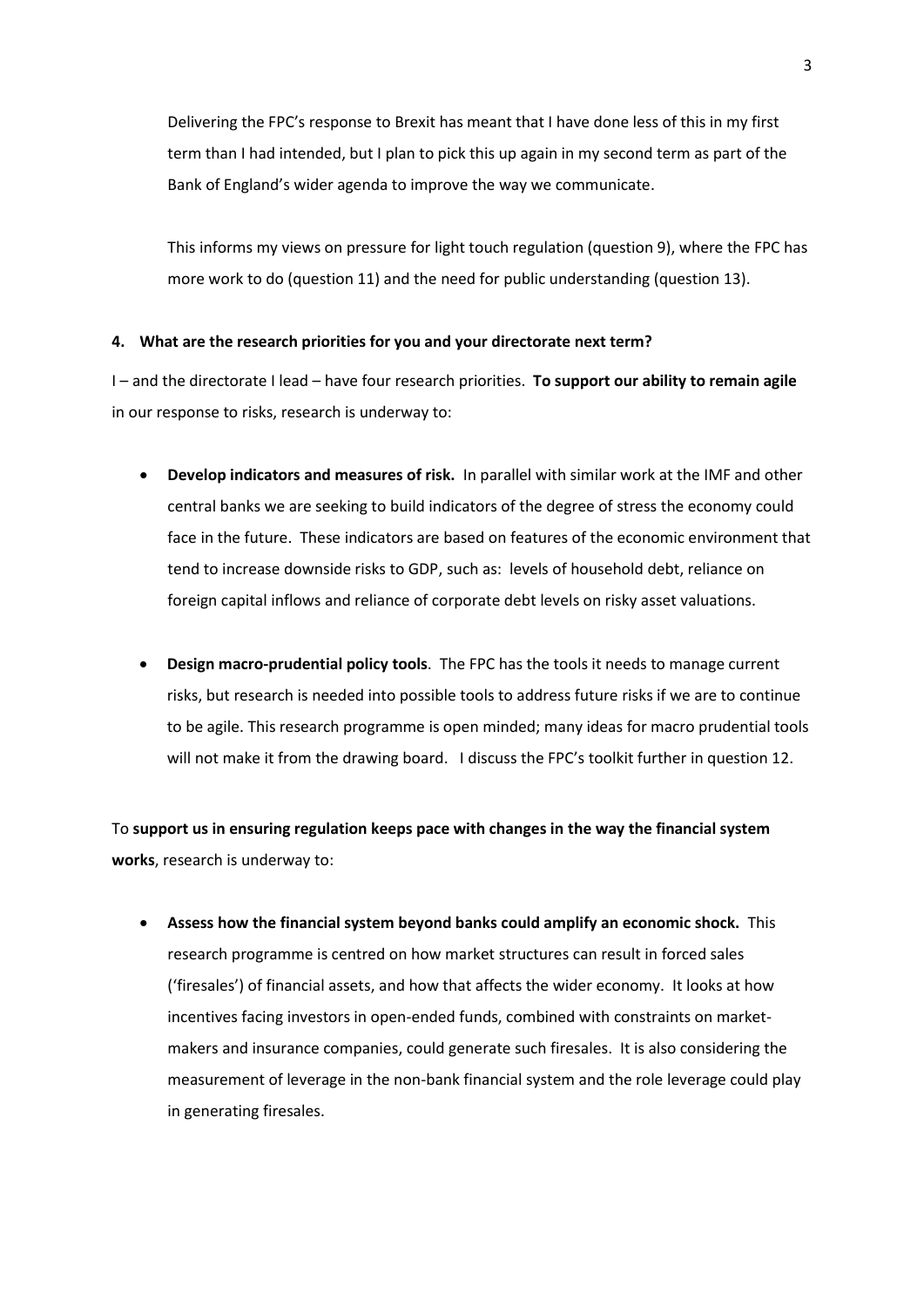**Explore the opportunities and risks presented by Fintech.** This is part of a broad Bank of England research programme. I discuss some of the topics this will consider in question 6.

#### **Financial stability**

**5. What do you think are currently the most significant risks to global and domestic financial stability?** 

The principal risks stem from global debt and Brexit.

#### **Debt in the global economy**

Debt has built up rapidly in China. Notwithstanding China's large foreign exchange reserves and fiscal space, a correction of debt levels would create a sharp economic slowdown.

Global debt markets are priced for perfection. At current prices, there is very little compensation to investors for interest rate and credit risk. Against that backdrop, levels of corporate debt in the United States and emerging markets have risen. Any adjustment in global debt markets could expose a debt overhang, resulting in a sharp slowing of demand and rising corporate defaults.

One third of UK banks' loans are exposed to these risks in some way. 10% of the UK banking system's loans are to China and Hong Kong; 13% to other emerging markets and 14% to the US. Reflecting these direct risks, recent stress tests have ensured the system could withstand a sharp global downturn.

If these global risks materialised, they could also spill over to the UK through trade, confidence and financial linkages. For example, activity in the UK is currently reliant on inflows of foreign capital and, hence, the risk appetite of foreign investors. A sudden shift in risk appetite of global investors could tighten domestic financing conditions.

#### **Brexit**

My judgement is that the macroeconomic risks from Brexit are encompassed by the stress test scenarios to which banks have been subjected and that Brexit does not therefore warrant additional capital for the banking system. That judgement is strengthened by  $-$  at the time of writing - recent progress towards a transition agreement.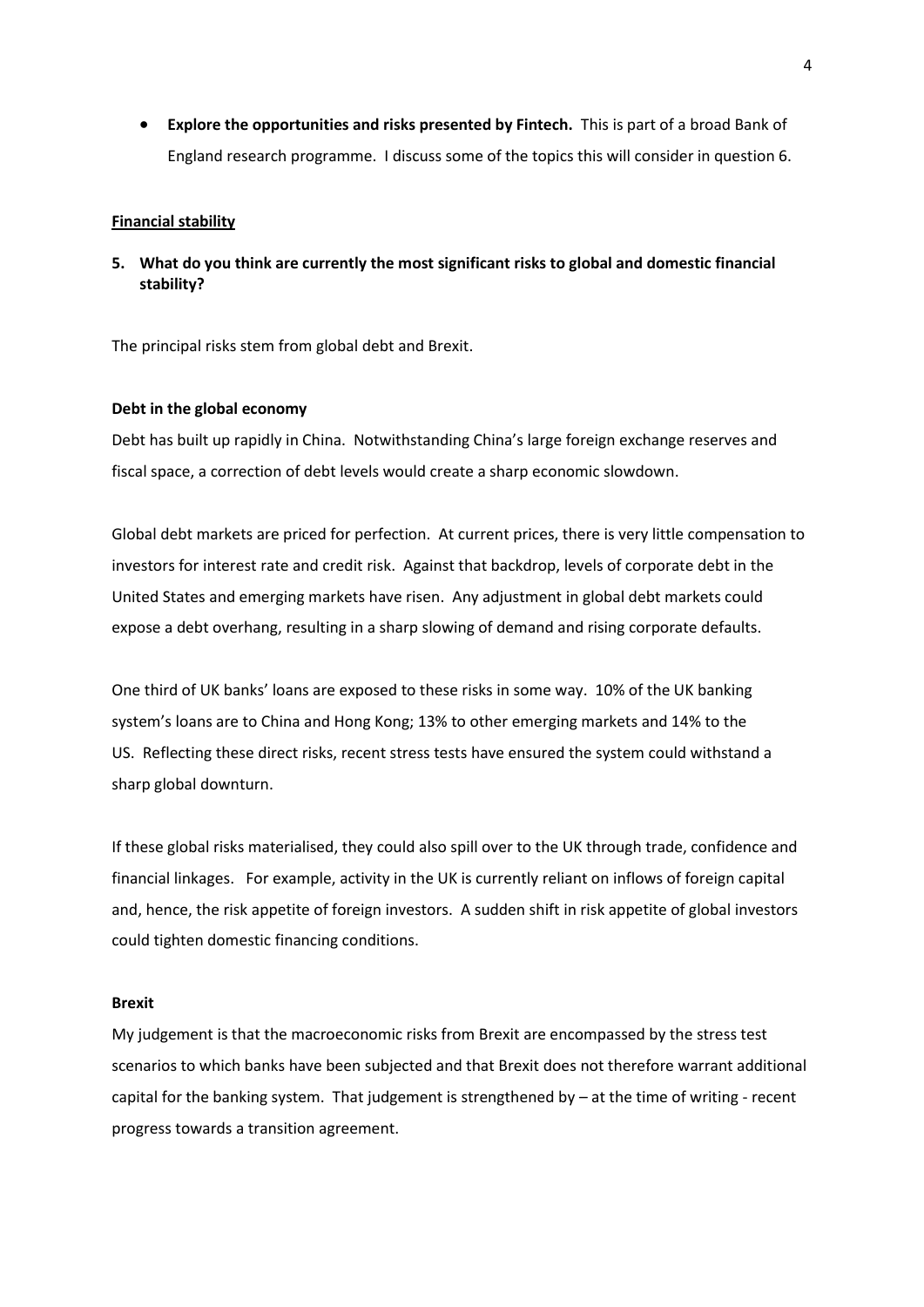However, it remains possible that at the end of a transition period, barriers could emerge to the cross-border flow of financial services. There remains a range of technical issues to be addressed by authorities before then in order to prepare the system and minimise the risk of disruption to end users of financial services. These are covered in the FPC's checklist of actions.

For example, measures will be needed to:

- **Allow the transfer of personal data** across the UK-EU border. This is needed to ensure existing contracts can continue to be serviced and that there will be no sudden restriction of new services to end users.
- **Ensure the continuity of existing derivative contracts** between UK and EU counterparties. Concerted action by UK and EU authorities is needed because both parties to a derivative contract typically require regulatory permission to deal with the other. The UK government's commitment to legislate, if necessary, to allow EU insurance companies to service UK policyholders after Brexit demonstrates how contractual risks can be addressed.

In addition to these principal risks, I am looking closely at how **risk-taking in the domestic economy is evolving**.

While overall credit levels are fairly stable, there are some signs that the risk appetite that was first evident in the rapid growth of consumer credit could be spreading to other areas.

In the **mortgage market**, the sharp slowdown in buy-to-let activity since 2016 Q1 has been masked by a pickup in owner-occupier mortgage lending. Although house price inflation has slowed, this type of mortgage debt is now rising more rapidly than household incomes for the first time since the financial crisis.

We have put in place insurance against a marked loosening of underwriting standards (with limits on lending at loan-to-income multiples above 4.5 and borrowing affordability tests). But within those limits, mortgage risk taking is showing signs of increasing: loan to income ratios are bunching up against the 4.5 threshold and, especially outside London, loan-to-value ratios have increased.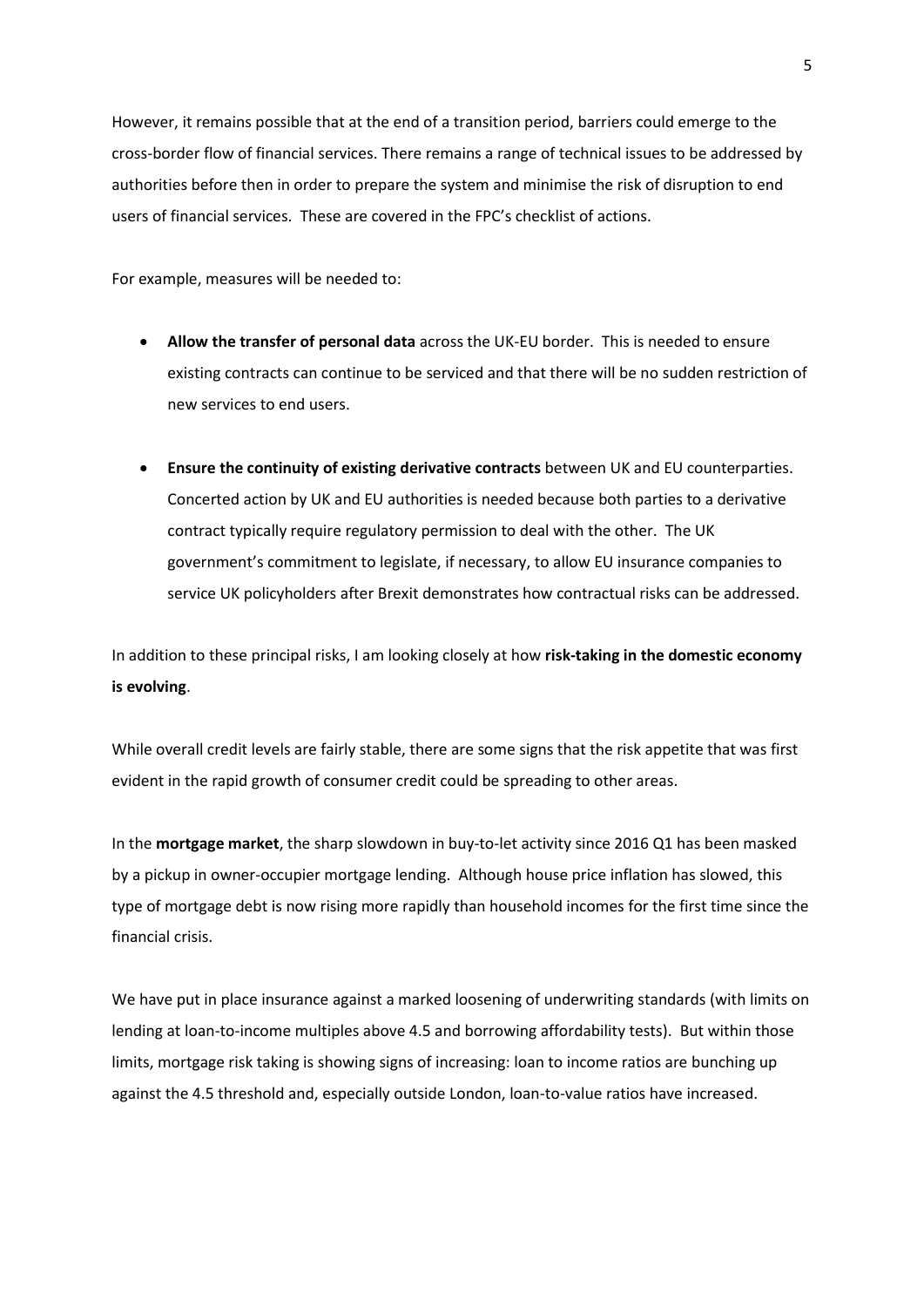Although, in contrast to other countries, levels of **corporate debt** in the UK are not unusually high, there are some signs of increased risk taking in corporate debt markets. Issuance of leveraged loans and high yield bonds (the riskier types of corporate debt) was strong in 2017 and that has continued into 2018. And early indications are that, this year, the balance of that issuance has shifted, away from refinancing existing debts on cheaper terms, towards taking on new debt. This warrants close scrutiny.

## **6. How far could banks' business models be affected by open banking and developments in financial technology, and what implications will open banking and Fintech have for financial stability?**

By allowing customers to connect to a range of banks and service providers through a single interface, open banking should, over time:

- **Aid price comparison of, and competition for, customer deposits.** I expect the deposit rate advantage that large banks currently benefit from to be gradually eroded. These banks are typically able to pay around 0.2% less for customer deposits than smaller banks – a benefit currently worth £1bn annually.
- **Facilitate the 'unbundling' of banking services,** making it easier for customers to use different providers for their deposit and their payment services. This should help to spur competition and innovation in payments, resulting in a more diverse population of payment providers. This is supported by the Bank of England's approach to enable Payment Service Providers to access the UK's central payment system – RTGS.

The low rate of current account switching to date suggests these changes may not be rapid. Nevertheless, they should over time be positive for consumers. But to avoid unintended financial stability risks, the system and regulation will need to keep pace with the change. The impact of these changes on incumbent bank business models was assessed as part of the exploratory stress test scenario in 2017. In addition, our research is considering how:

 **Deposits could become less stable sources of funding** for individual banks, particularly if customers enable automated sweeping of balances to the highest-paying accounts. Liquidity regulation (which treats deposits as stable funding), as well as central bank liquidity backstops, will need to keep pace with this.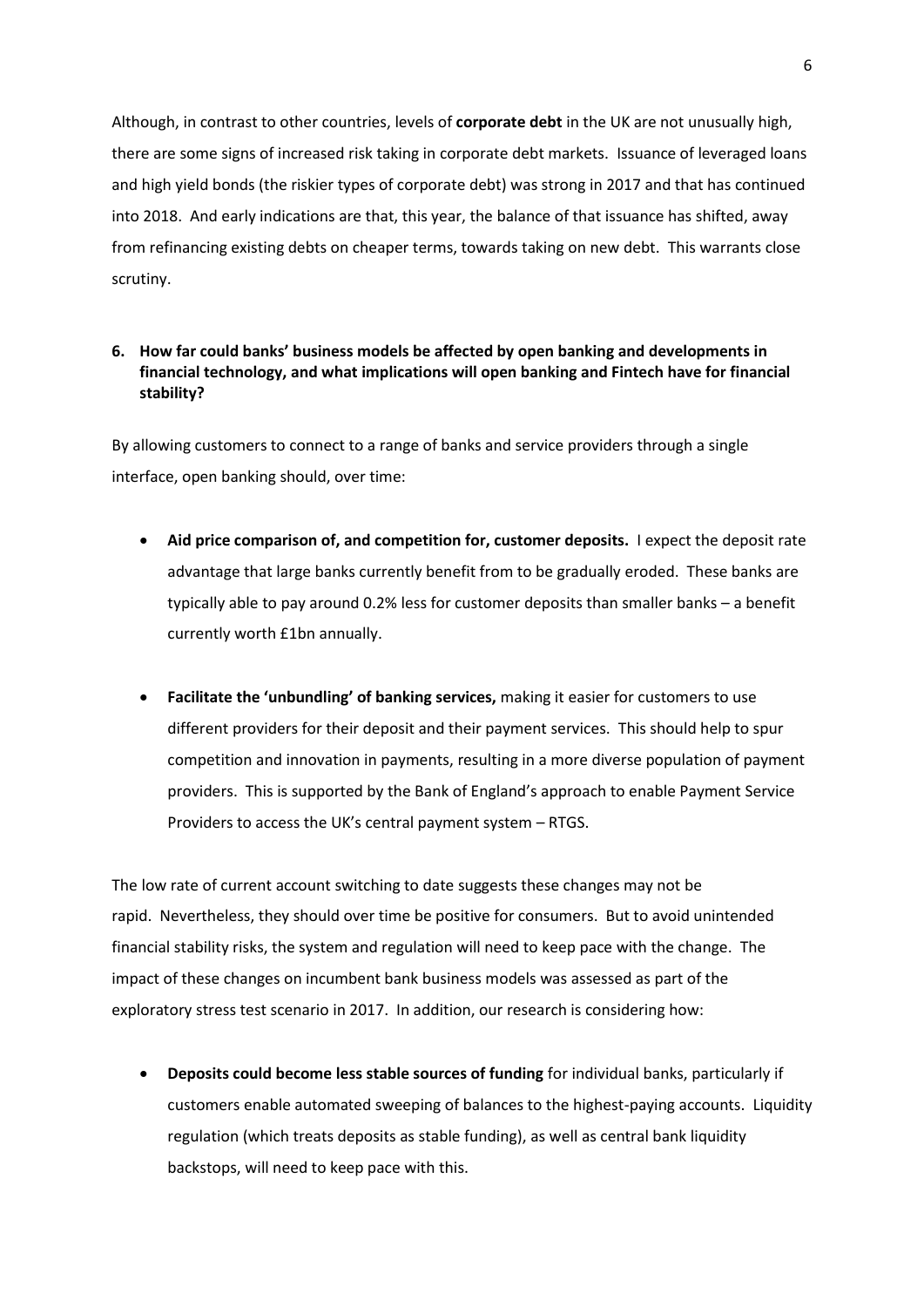**The resilience of financial services could rely increasingly on the operational resilience and security of the account information and payment initiation service providers** (AISPs and PISPs) that will link customers to all their banking services. These are authorised by the FCA. The operational resilience and security standards to which they are subjected should adjust as their importance grows. I expect them in future to be a part of the FPC's regular reviews of risks beyond the core banking system (see question 9 below).

More broadly, the application of new technology could support and challenge existing bank business models. Our research is exploring how it could:

- **Support** existing business models by making processes more efficient. For example, the application of distributed ledger technology to wholesale banking activities could, by eliminating complex webs of different intermediaries, boost efficiency of activities like settlement of securities transactions and custody of assets.
- **Challenge** existing business models as new competitors are able to harness data to assess credit risks and make profitable loans. Legacy IT infrastructure can make it difficult for banks to harness the full potential of their existing data. And banks are no longer the only companies with access to large amounts of payments data.

Amazon, for example, is beginning to extend credit facilities and trade finance to small businesses that use its Marketplace to reach customers. By 2017, it had lent more than \$3bn to more than 20,000 small businesses in the US, UK and Japan. In China, Ant Financial demonstrates this on a much larger scale, using online payments data to extend credit to households and companies.

The harnessing of data could open up access to credit. Society will want to consider the right balance between that opportunity on the one hand and privacy and data protection on the other. In the narrower sphere of financial stability, our exploratory stress scenario included a loss of major banks' share of corporate lending markets in order to assess how they could respond to the challenge to business models. And in the event that non-bank companies were to become important lenders to businesses in the UK, we would need to adjust the perimeter of regulation to ensure the same financial stability standards.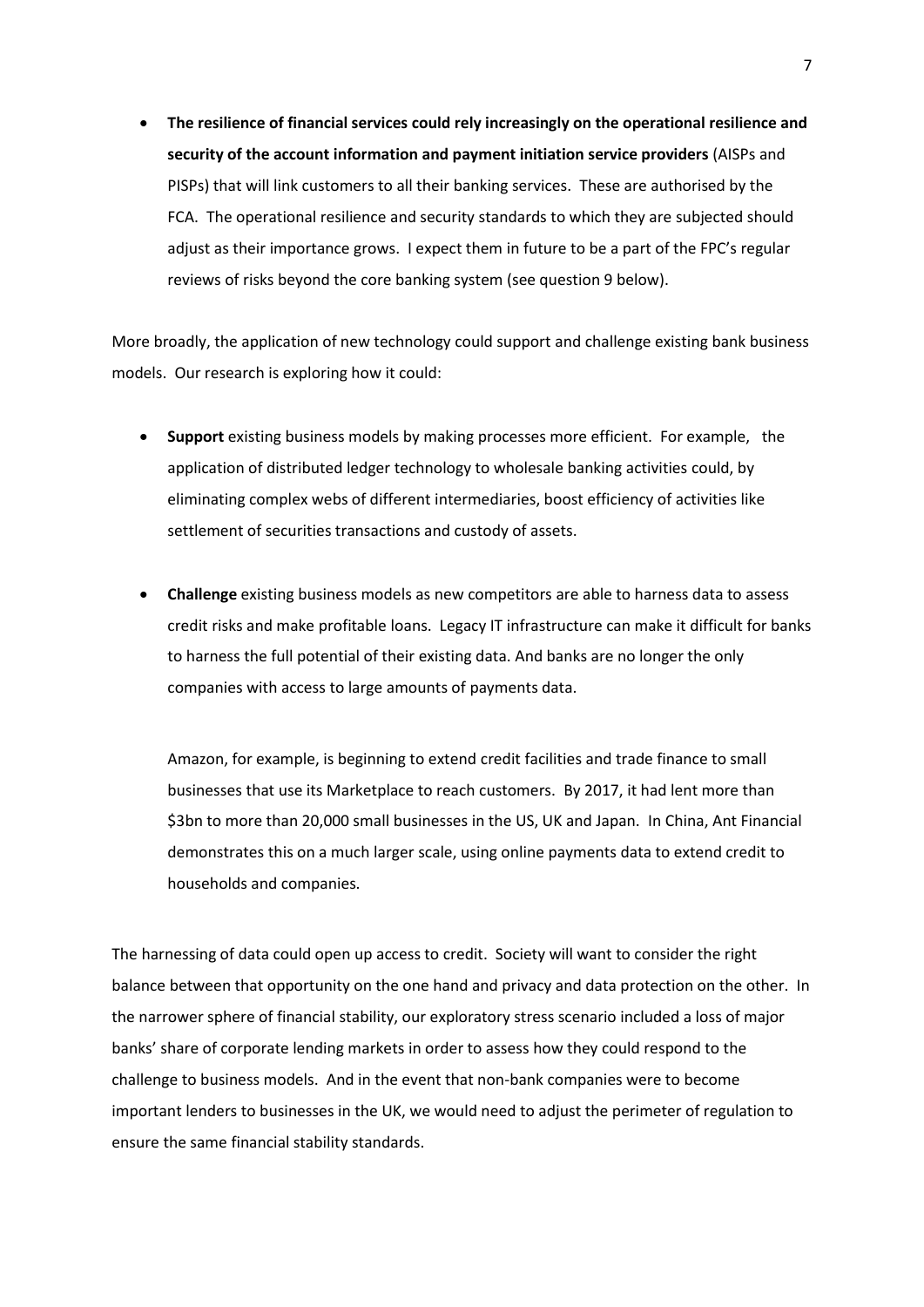## **7. To what extent has the problem of "Too big/important to fail" been solved? Are any institutions in the non-banking sector "too big/important to fail"?**

**We are on track to solve the problem of banks that are too big to fail.** All of the tools are in place. Loss absorbing capacity has been substantially increased. Common barriers to resolution have been identified and are being addressed. Cross-border co-operation arrangements have been developed.

As a result, UK banks are significantly more resolvable than they were in 2008. A large part of a bank's losses must – and would – be borne by investors, and the critical functions of banks could be maintained. As a result, markets no longer assume banks will benefit from state support.

To solve the problem fully and minimise the wider economic disruption of bank failure, banks must complete:

- The build-up of capital and debt that could be bailed in to absorb losses by 2022. We estimated last year that UK banks needed to issue £116bn of 'bail in' debt (based on end-2016 balance sheets). £80bn of such debt had been issued by end 2017.
- Necessary operational and structural changes, including ring-fencing, that will ensure services can be sustained through a resolution.

Progress must remain on track or banks would need to have even more capital to minimise their risk of failure even further. I view current levels of bank capital to be appropriate only if bank resolution plans are completed. Without them, bank failure will be more disruptive to the economy and contagion much greater than we have factored in. If that were the case – as I said in a speech in 2015 - I believe capital levels of around 20% of risk weighted assets to be warranted, rather than the 13-14% level I currently consider appropriate in a standard risk environment.

In the non-banking sector, the failure of a **large central counterparty** (CCP) would have a serious economic impact.

However, the existence of CCPs acts overall to reduce systemic risk in the financial system by stripping back the complex webs of derivative transactions that were present before the financial crisis. They have extensive layers of protection in place to mitigate and manage the risk if they incur losses. And a CCP is typically exposed to losses only if one of its counterparty bank defaults, leaving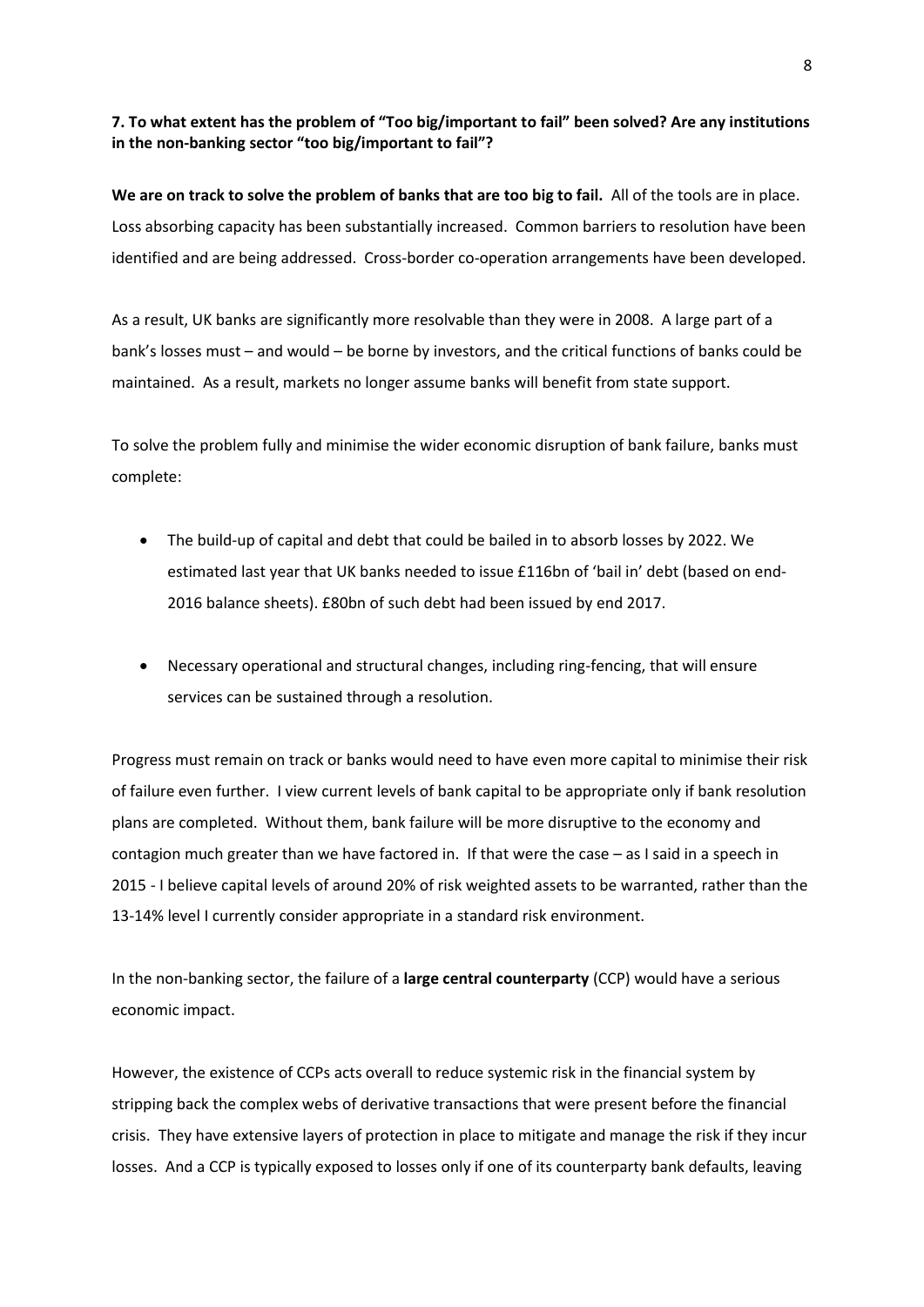the CCP with an 'unmatched book'. By ensuring that failing banks can be resolved without defaulting, the risk of loss to CCPs is substantially reduced. Together these safeguards mean that CCPs are not assumed to benefit from state support, despite the economic impact their failure would have.

## **8. What are your key concerns regarding international regulation? What still needs to be done, and how much influence does the UK have over these decisions?**

With the main aspects of the post-crisis regulatory reforms now complete, my concerns are that:

- As a large global financial centre, the UK is exposed to financial instability elsewhere. So the agreed common minimum standards on bank resilience, resolution, shadow banking and derivatives markets must be **implemented fully** – and continue to be implemented fully - by all major jurisdictions. This commitment remains in place and was re-iterated by the G20 at their March meeting.
- The UK **remains able to set standards that are tougher** than agreed international minimum standards, where that is warranted. The size of the UK financial system relative to the wider economy sometimes means that higher standards are needed to protect the economy. I support fully the statement made repeatedly by the FPC since the EU referendum that, irrespective of the particular form of the relationship between the UK and the EU, we will remain committed to implementing robust prudential standards, delivering a level of resilience at least as great as today, which itself exceeds that required by international minimum standards.
- The **international community does not consider it 'mission accomplished**' and allow reform fatigue set in. Just as the FPC must be agile in response to new risks and changing face of the financial system, global standards will need to adapt too. For example, international cooperation is needed to address cyber threats and the risks posed by crypto assets, as well as in diagnosing any risks posed by the growth of bond market finance of companies.

The UK remains active and highly influential in the design of international regulations. It was at the forefront of the design of many post-crisis regulations and is respected for its thought leadership, as well as the technical expertise gained from managing a large financial centre. For example, the UK – through the Bank and FCA – has made a major contribution to recent efforts at the Financial Stability Board to diagnose and address vulnerabilities associated with asset management.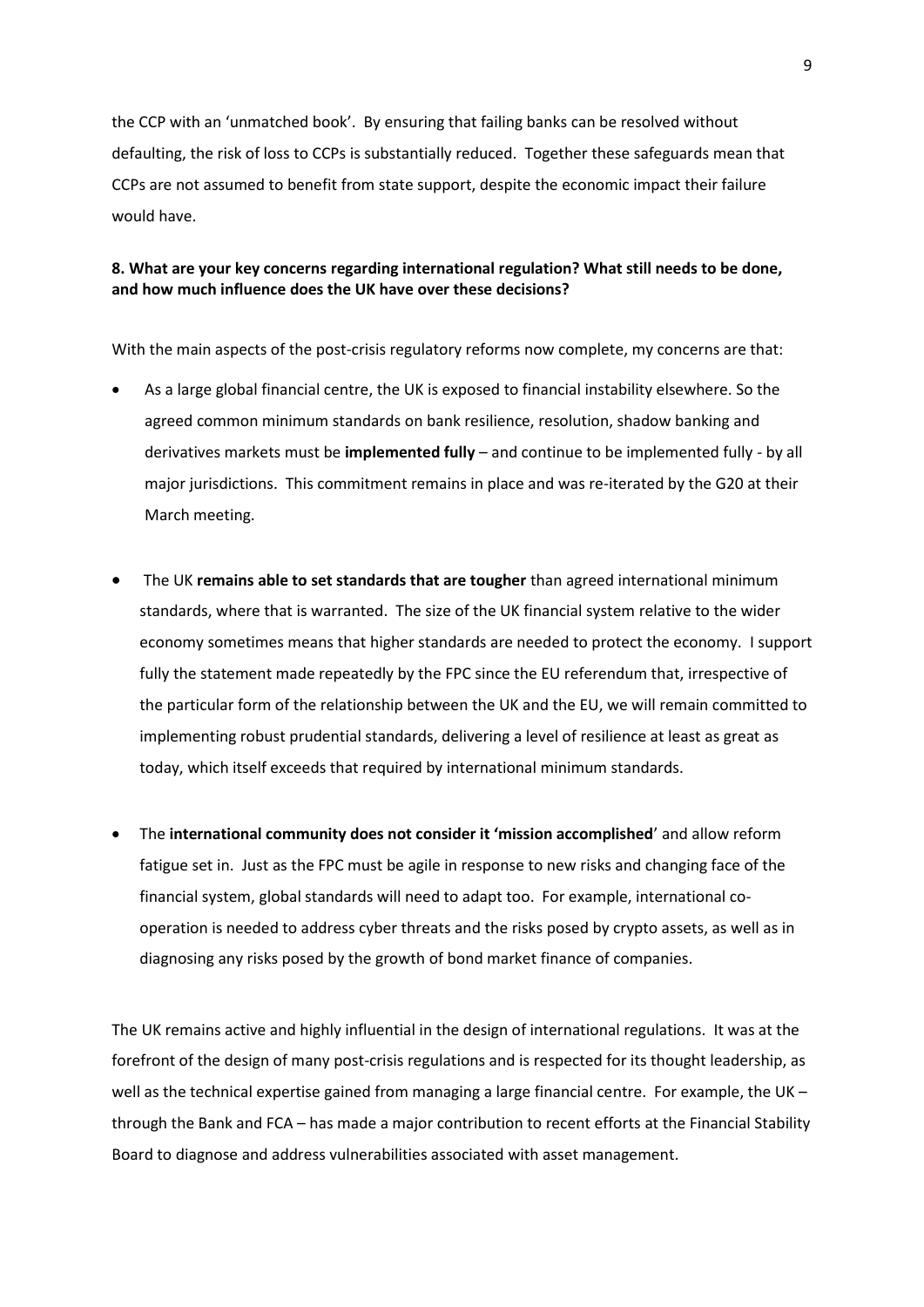## **9. To what extent is there growing pressure for a lighter-touch regulatory regime in the UK? How do you respond to such pressure? Are there any areas of the financial sector you consider to be over- or under-regulated?**

I see no serious pressure today. Obviously many regulated companies would prefer a lighter touch. The whole purpose of regulation is to ensure firms do things that that they would not choose to do solely in their own private interest but that are in the interest of wider society. A degree of unhappiness on the part of the regulated is inevitable and a sign of market failures being corrected.

Were there to be pressure, our response should be straightforward: we have a statutory remit from Parliament to ensure a resilient financial system. There is simply no choice but to stick to that. It follows that what actually matters is not our response to any pressure for lighter-touch regulation, but the response of Parliament. We should not take our remit from Parliament for granted. It is essential that we step up our efforts to explain to a broad audience why we've been given the job of maintaining financial stability and how we are going about it (I discuss this further in questions 11 and 13).

I do not think areas of the financial system are, in general, over regulated. However, there are areas where refinements to existing regulations could and should be made that remove unintended side effects without compromising on resilience. We must never lose sight of the fact that the purpose of regulation is to increase growth and prosperity. Regulations that damage the real economy today without making it safer for the future must be changed. Examples include:

- Adjustments to leverage ratios applied to banks. The FPC has already excluded central bank reserves from the measure, to avoid a perverse situation in which QE tightened constraints on banks. In addition (as the FPC said in July 2016) there is probably merit in excluding from leverage measures the initial margin posted to banks by clients who use the bank to access the clearing services of central counterparties.
- Revisions to insurance regulations. The risk margin element of Solvency II, as defined, has the unintended effect of tightening constraints on insurance companies as long-term interest rates fall. The FPC highlighted this in its 2016 review of the insurance sector's investment behaviour. The Treasury Committee highlighted problems with the risk margin in its Report ('Solvency II and its Impact on the UK Insurance Industry') and the Prudential Regulation Authority is responding. More broadly, the PRA has committed to making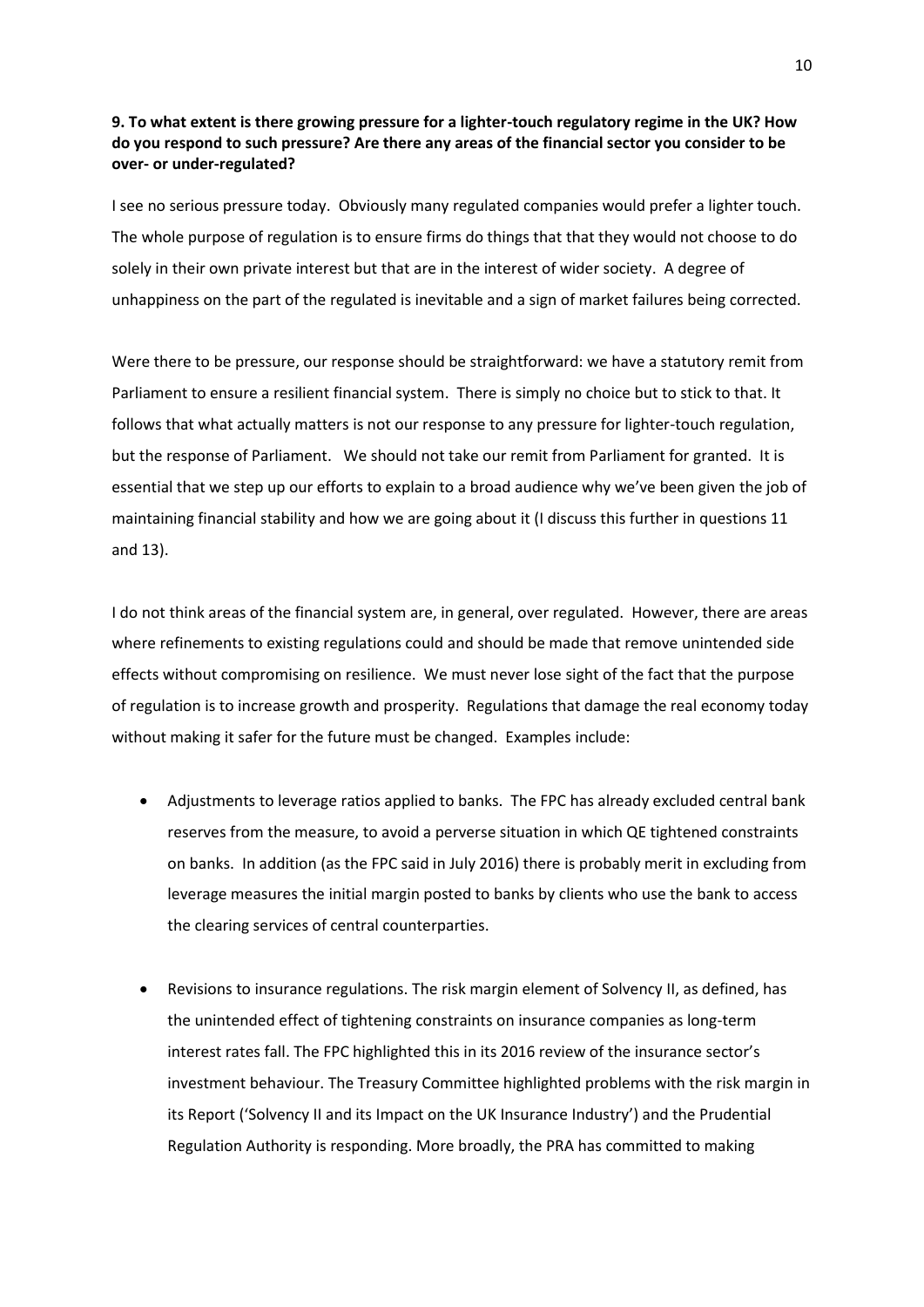improvements to its implementation of Solvency II where appropriate and where it has discretion to do so.

There are also areas where greater – or at least different – regulation may be needed in future to ensure the economy remains protected as the shape of the financial system changes. I think there are currently at least three areas where regulation may need to adapt:

- Standards are needed to ensure important parts of the system have an appropriate level of **resilience to growing cyber threats**. Work is in train to develop these.
- Appropriate standards of **resilience for new entities in the financial system, if they become central to the way that system works.** These might, in future, include new Open Banking service providers, payment service providers or non-bank lenders (see question 6 on fintech).
- **Design standards for open-ended investment funds.** These funds have grown in importance in the past decade and standards may need to evolve. They must capture the potential impact on the wider economy of funds that invest in the most illiquid assets, such as commercial property.

The UK is rare in permitting funds offering daily redemption to invest in these assets. Although risks to the value of these funds fall on the end investor, the funds can be structured in a way that encourages investors to redeem their investments in times of stress.

We saw this in property funds in the weeks after the EU referendum. It can result in forced sales of property (or other illiquid assets), driving market prices down. With 75% of small and mid-size businesses in the UK using commercial property to secure bank loans, that can have broad economic effects. The FCA is considering its rules and guidance for these funds. The FPC should keep under review whether any risks to the wider economy then remain.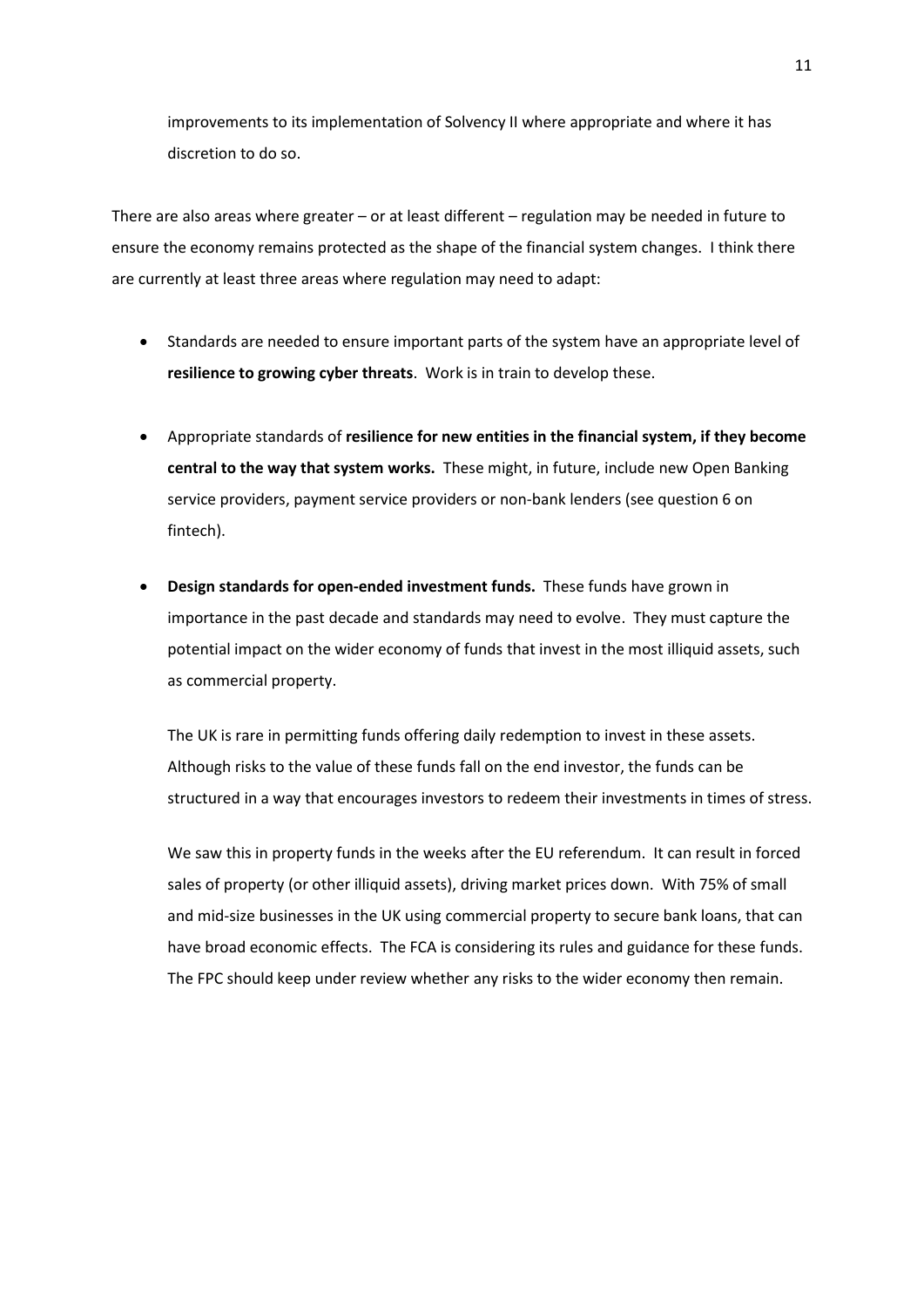#### **Performance of the FPC**

## **10. How does the UK's macroprudential regime compare to other jurisdictions, and what international best practice would you like to import into the UK's system?**

The UK's macroprudential framework is world leading. Although many countries have adopted financial stability committees since the financial crisis, very few of them have real power to implement regulatory changes for the purpose of protecting the wider economy (as opposed to protecting consumers or depositors and policyholders). Many committees tend to be information sharing and co-ordinating mechanisms.

Only France has a macroprudential committee with 'hard' powers like the FPC. Unlike the FPC, it is a not a committee of the central bank. The HCSF (High council for Financial Stability) is chaired by the Minister of Finance. The UK model of delegating powers to the central bank recognises the 'time inconsistency' problem in financial stability (and monetary policy). That is, what looks like the best course of action for short term growth isn't always best for long term economic prospects. We are tasked with taking that long view.

Our unique position means that it is difficult to find examples of practices to import directly. There are, of course, things we can learn from other countries about policy implementation. In particular, a range of countries have now adopted measures to constrain mortgage lending underwriting standards. A wide variety of approaches have been used: some countries have adopted loan to value restrictions, others debt servicing ratios, for example. We have kept in close touch with counterparts using these measures. As we review our own mortgage lending standards (an annual process) we will review lessons from elsewhere too.

Given the unique extent of both powers and delegation in the UK, we must go further than others to match our framework with levels of accountability. I discuss this further in question 11.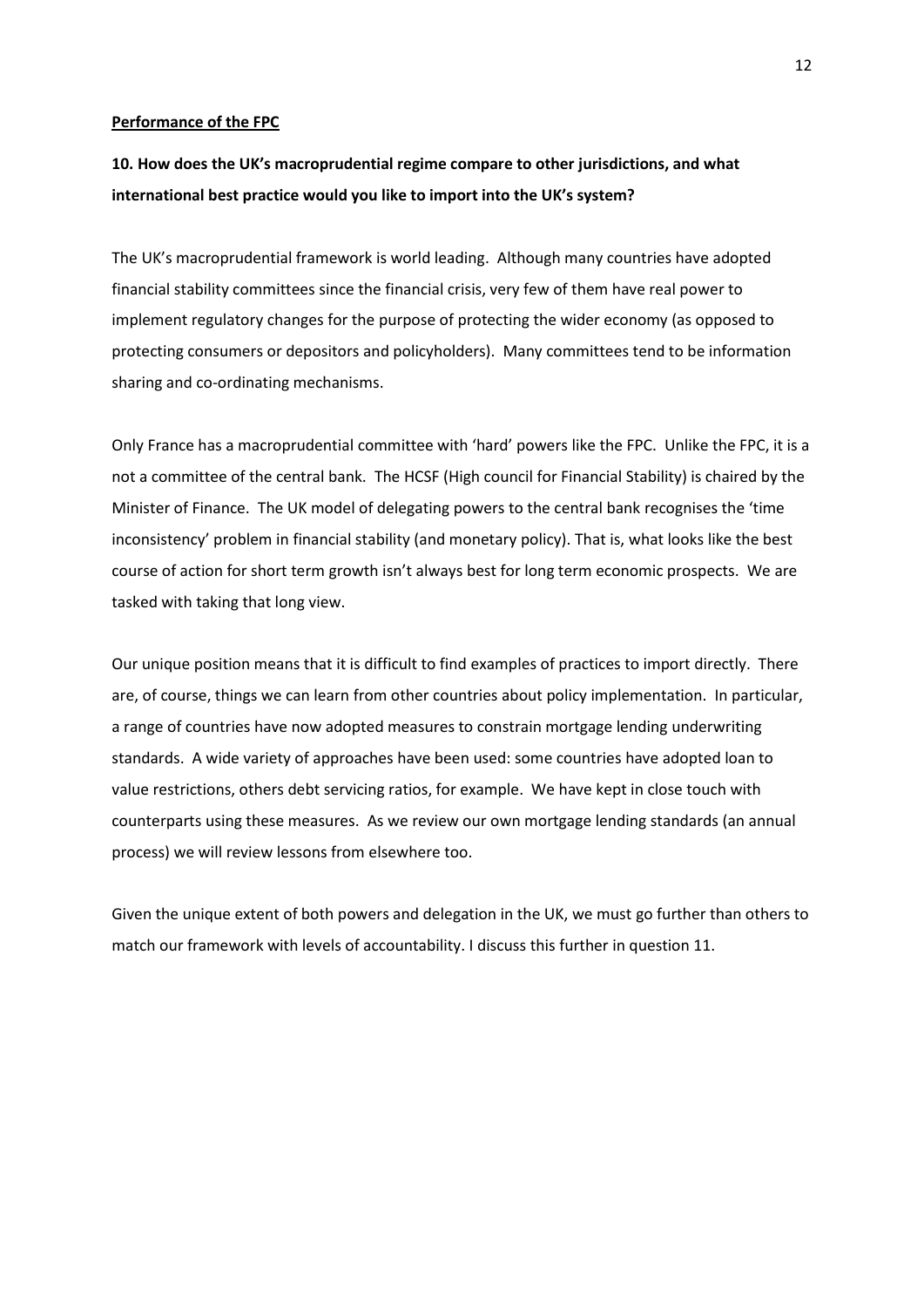#### **11. What have been the successes of the FPC, and where is there still work to be done?**

In addition to the important success of building the resilience of the banking system so that it could withstand very severe economic shocks, I think there are three areas where we have achieved some success but in which further work remains.

## **a) The FPC has been agile in responding to risks as they emerge. Work is needed to ensure we can continue to be agile.**

Our response to market conditions and economic expectations after the EU referendum showed this most clearly. We demonstrated that capital buffers could be released quickly and that we were prepared to innovate and amend regulatory measures in real time to avoid unintended consequences. Our response to the pocket of risk in consumer credit also showed agility to use our existing tools – in this case stress testing – to address risks. Lenders are now capitalised to withstand severe losses on their consumer loans in the event of an economic downturn.

As I outlined in question 4, research work is now underway to develop indicators that will allow us to monitor whether, and how far, risks are building. My intention is that these will feed in to our stress test of banks, which is now transparent and systematised. If risks faced by banks were to increase, the test should get tougher and banks will need more capital (and vice versa). We will need to be able to calibrate – and explain clearly why – the severity of our stress tests, and our settings of bank capital levels, have changed.

Work is also underway to ensure our macroprudential toolkit gives us the necessary flexibility to respond to future risks. I elaborate on this in question 12.

# **b) The FPC has developed its assessments of the non-bank financial system and of how the financial system is changing. Further work is needed so we can ensure regulation keeps pace with the way the system works and the threats it faces.**

The FPC has a duty to make recommendations to the Treasury if the perimeter or nature of regulation needs to change. Partly in support of that, we have supplemented the FPC's regular horizon scanning with in-depth reviews of: open-ended investment funds, insurer's investment behaviour, derivative markets and risks from crypto assets.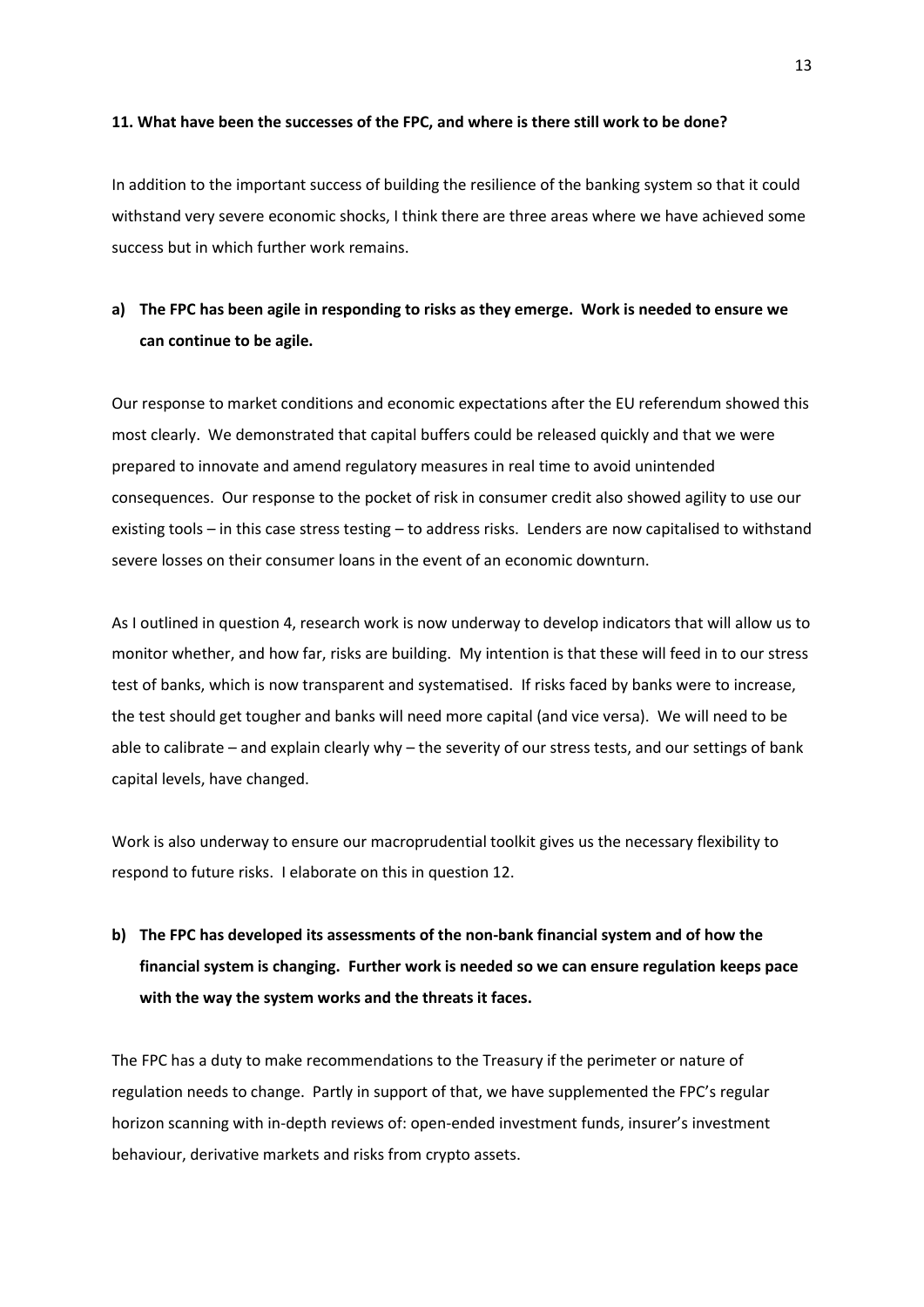The FPC is now assessing the extent of, and risks created by, leverage in the non-bank financial system. Leverage, whether created through borrowing or use of derivatives, can mean investors face calls to put up more collateral after a shock. Without sufficient liquid assets, leveraged investors can become forced sellers of assets, driving market prices down, prompting further margin calls and creating a feedback loop that could harm the wider economy.

Our efforts to ensure regulation keeps pace with the changing financial system need now to be extended. This will be supported by the research I outlined in question 4, on fintech and the nonbank financial system.

As I outlined in question 9, our work should cover: standards of resilience for growing cyber threats; standards of resilience for new entities that become important parts of the financial system, and design standards for some open-ended funds.

# c) **The FPC has improved its levels of transparency in order to promote its accountability. Further work is needed to explain our mandate to a broad audience and ensure the highest levels of accountability across the full range of our work.**

A particular challenge is that – in contrast to monetary policy – financial stability objectives cannot be boiled down to a precise numerical target. However, we have taken some big steps towards clarifying the level of bank resilience we are aiming for. The FPC has been completely transparent in its annual stress tests about the severity of economic shock it requires the banking system to be able to withstand. We base our judgement about that on detailed analysis of the economic benefits of greater resilience and the economic costs of that resilience.

As a result, we can be held to account publicly for our judgement about the appropriate stress test severity. And having transparently assessed the system as adequately capitalised, we can be held to account for its ability to deal with a stress if one materialises.

Further work is now needed to enable us to be held to the same level of account in other areas, including our policies in the mortgage market and, in time, our judgements about the appropriate levels of resilience to aim for against cyber threats or of non-bank entities.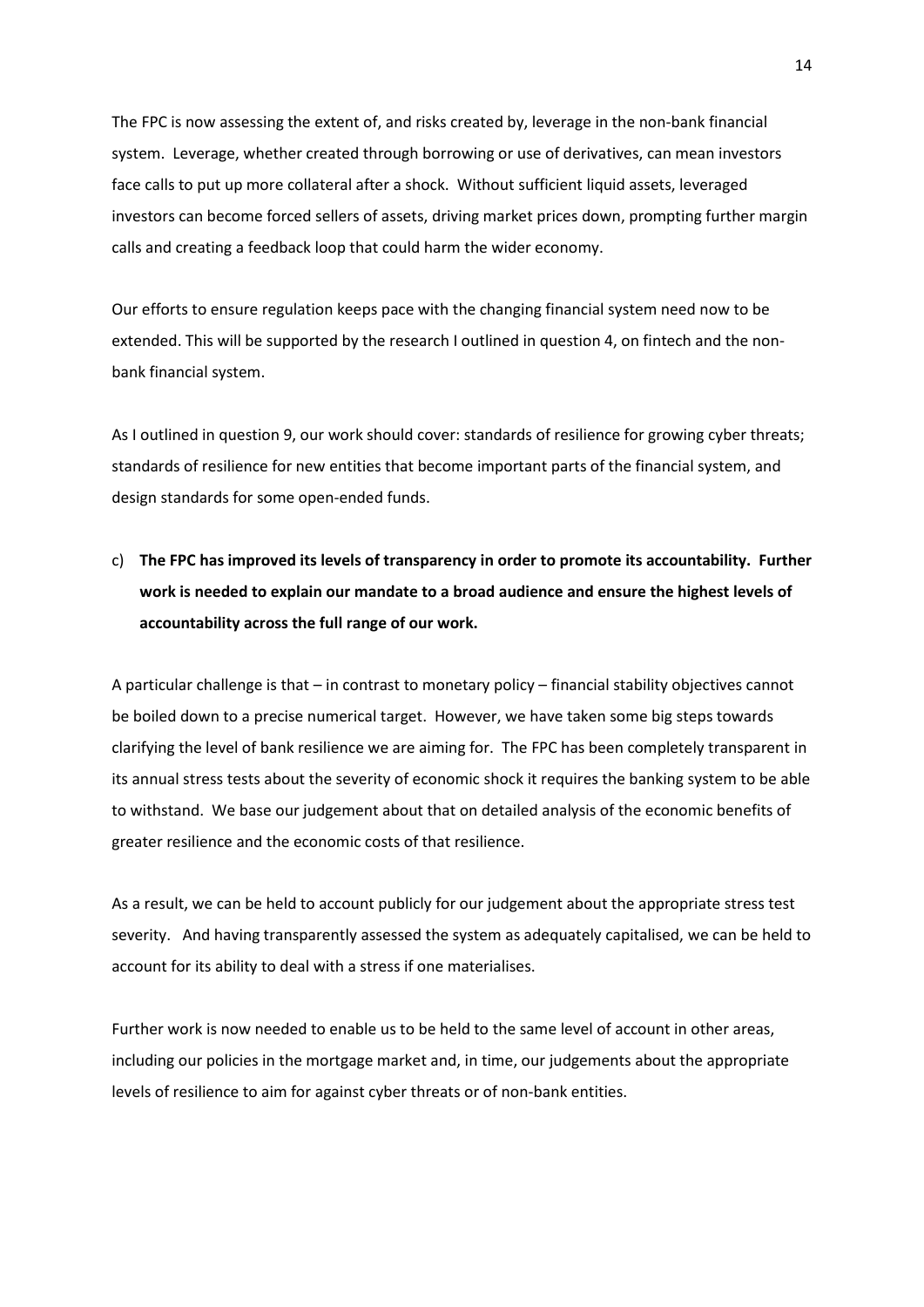In addition, to support the continuation of our mandate, further work is needed to explain to a broad audience: our mandate, the reasons for it, and how the actions we take deliver it. I elaborate on this in question 13.

## **12. What is your assessment of the macroprudential tools that are available to the FPC? Are there additional tools or powers which you think it would be useful for the FPC to have?**

I view the current tools as adequate.

The FPC has powers to direct regulators to change bank capital and mortgage lending standards. These give us the ability to manage the risks that have characterised many historic systemic crises. We also have sufficient flexibility to respond to new risks through wide-ranging powers to make 'comply or explain' recommendations to regulators.

To ensure our readiness to use that flexibility, there are a number of areas where work is warranted to investigate the merits and drawbacks of possible macroprudential tools. As I stated in my answer to question 4, this is a research priority for my directorate. In my view, particular areas where openminded investigation is warranted are:

- **Time-varying liquidity requirements for banks.** The FPC has said it will consider the merits of these once baseline international standards are in place. My current view is that the usability of the baseline liquidity buffers is of most importance, rather than the ability to build greater buffers.
- **Measures to address risks stemming from build-up of corporate debt**, including in the commercial property sector. The main practical problem here – in contrast to mortgage lending – is that the banking system need not be involved in any lending: companies can borrow in bond markets.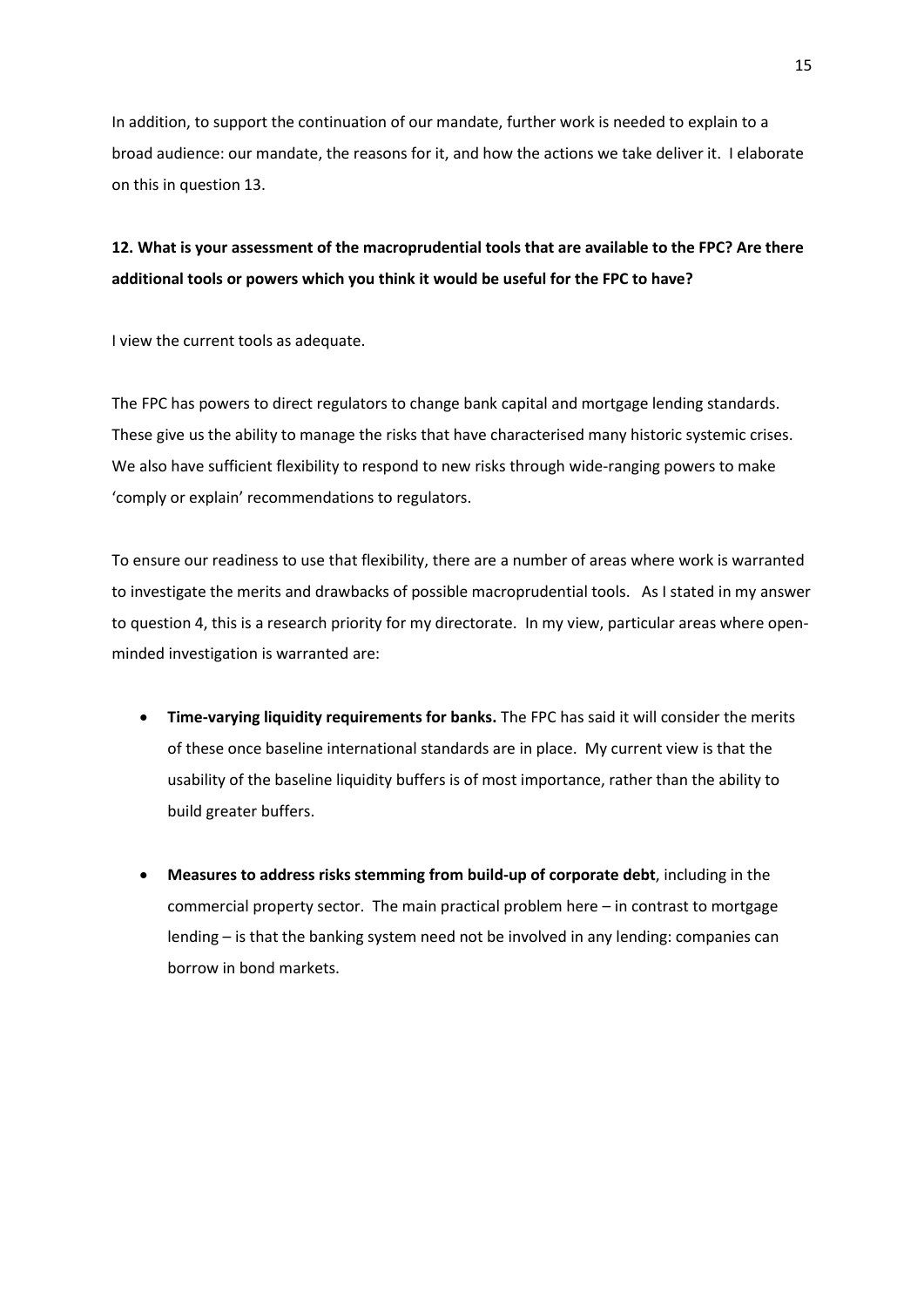# **13. How well do you think the public understands the work of the FPC, and to what extent does it matter if they don't? How have you worked to increase the public profile of the FPC?**

Public understanding of the Bank of England's financial stability work has improved from a low base but remains limited. In a recent survey conducted for the Bank, almost half of respondents did not know whether the Bank of England was doing a good or poor job of making sure the financial system could deal with difficult circumstances.

I think the public has a right to be able to understand: (a) why the FPC has the job it has and (b) how it is going about it. For our mandate to endure, we must explain across a range of media how:

- Weak financial systems make economic problems worse as loans dry up and payments can't get through.
- In 2008 that happened on a large scale: a million more people were made unemployed. Our job is to stop that happening in future.
- We have made sure the system can deal with even deep recessions. Like engineers, we've stress tested it to make sure it's strong enough.
- And as part of making it safer we've put limits on the most risky mortgage loans so that borrowers and lenders don't get into trouble if the economy turns down.

I do not think there is public appetite to understand precisely the level of strength in the financial system we are aiming for and the detail of the measures we take to achieve it. The public does not need to know how our stress test scenarios strike the right balance or the detail of our setting of countercyclical capital buffers. The point of financial stability is that people don't have to concern themselves with it.

However, Parliament should have the information to hold us to the highest standards of accountability for our judgements. Given our different audiences, we have been moving towards use of 'layered' communications. In particular:

 We refined our most detailed communications to have more impact on our most detailed audiences. As I indicated in my questionnaire for my first appointment, I thought there was merit in making our financial stability report more focussed. It now has a short chapter on each of our top risks. It no longer tries to cover everything.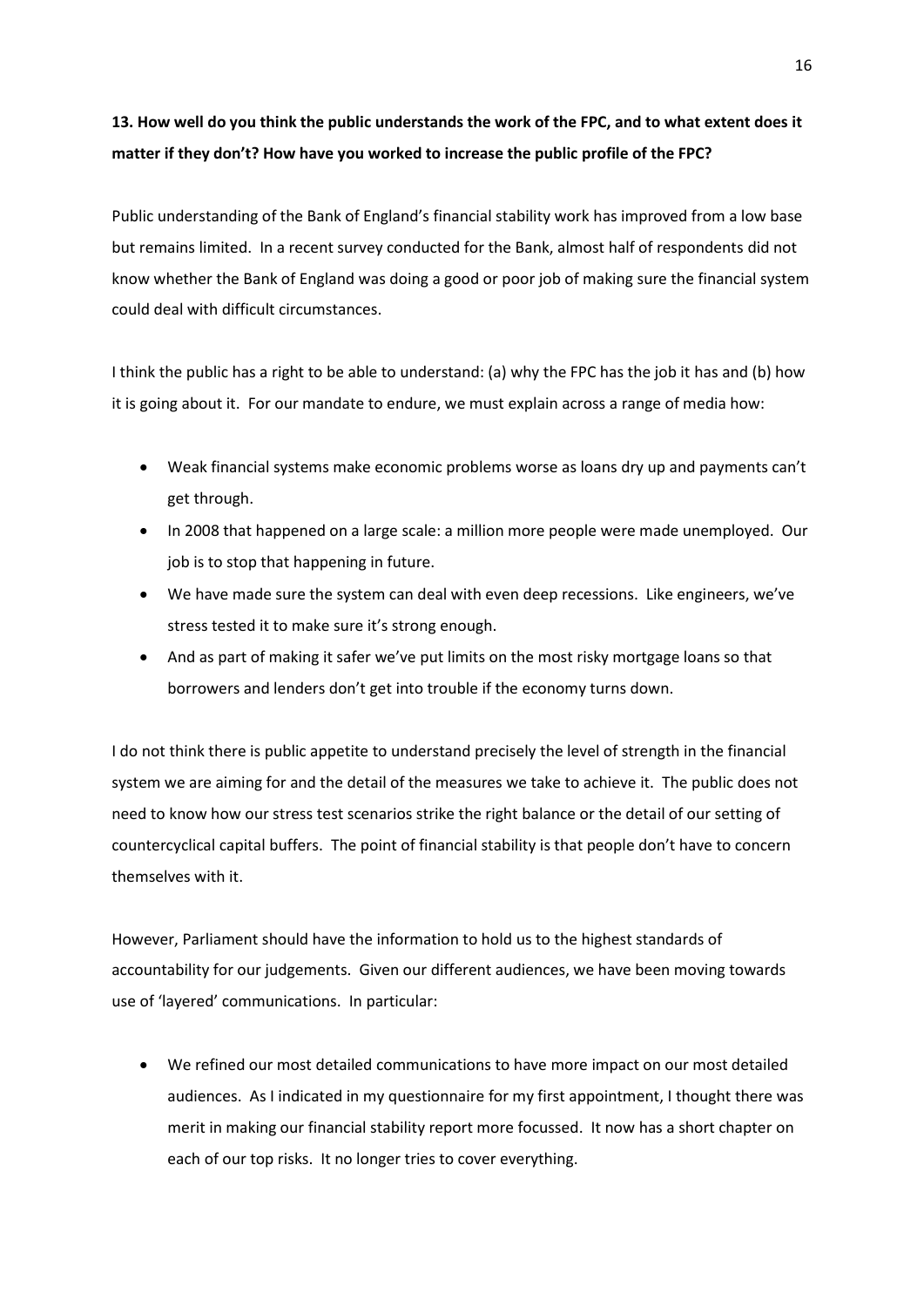- We introduced infographics to capture the headlines of our financial stability reports. These have been widely replicated in print and digital media and have helped to disseminate the headlines of what we are doing to a broader group.
- We will take the next step later this year with the first layered content, digital, financial stability report.

Although I have not been able to do as much public engagement in my first term as I had planned, I have tried to engage with as many people around the UK as possible. My aim has been to broaden the reach of our public explanation, including through:

- Talks and Q&A events in Aberdeen, Glasgow, Edinburgh, Liverpool, Leeds, Nottingham, Leicester, Bristol, Warwick, Birmingham, St Albans and Brighton.
- Working with the Bank of England's Agents I have tried to speak to a wider audience than local large businesses. Increasingly – as part of the Bank of England's wider strategy – I have been engaging with the very smallest businesses, charities and youth groups.
- Local print and radio interviews in Liverpool, Glasgow and the South West, as well as YouTube posts.
- Making my public speeches more widely accessible, even when the underlying material is technical. For example, 'Debt strikes back?' in July 2017 reached a wide audience and served to explain the FPC's approach to household debt and consumer credit.

**14. How easy has it been to maintain consensus on the FPC? How far have you had to compromise to achieve consensus? Has there been any decision on which you personally have come close to breaking the consensus?**

In my term as a member of the Committee, the formation of consensus has not been unduly challenging.